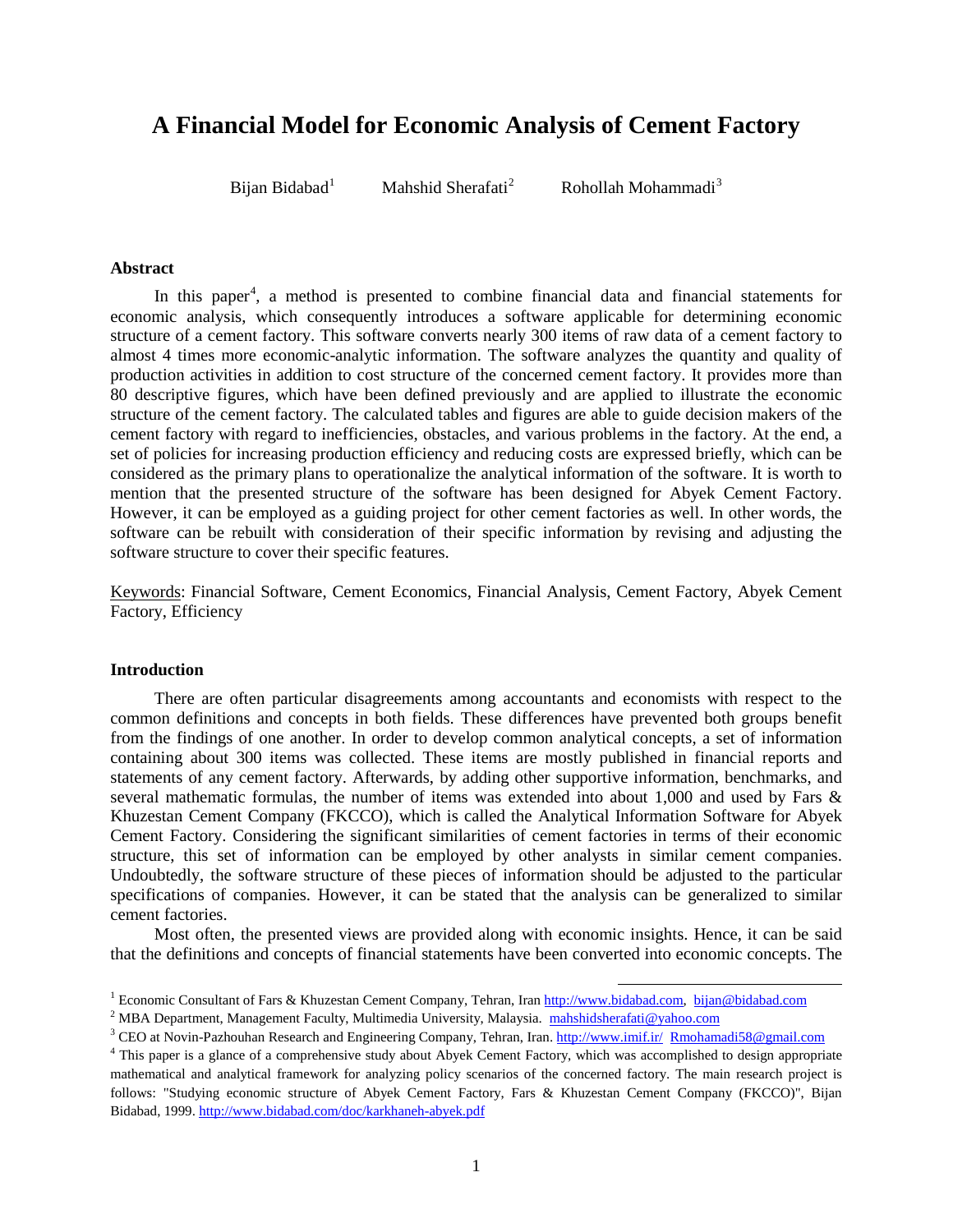available analyses show the past and present trends from an economic perspective, and they do not seek the reasons other than the issues related to economic subjects. This software can depict an economic perception of a cement company. The Cement Analytical Information Software was designed with the aid of Excel software with the following features.

#### **Main Parts of Information**

The main parts of information in the Cement Analytical Information Software consist of the following topics:

- Part 1. **Quantitative production**: Including production of all types of cement such as regular, pozzolan, and PKZ cement, and their shares from total amount of production.
- Part 2. **Cement and clinker inventory**: The inventory at the beginning and end of the period for all types of cement and clinker, the ratios of inventory at the end of period to total amount of production, and cement and clinker production and their net inventory, various ratios between cement and clinker.
- Part 3. **Quantitative sales**: Selling all types of cement in bulk or bag, selling the exported clinker, bags, and local consumption of cement. Some controllers are brought here to compare the sales and production volume, and the inventories at the beginning and end of the period.
- Part 4. **Rial sales** (i.e. money value of sales): Including sales of all types of cement and clinker according to the current status of different packaging, subsidies, and discounts.
- Part 5. **Selling price**: Including the price of all types of cements and clinker, which is implicitly obtained by dividing the Rial sales by quantitative sales.
- Part 6. **Bags**: Including production, Rial sales, number of bag sales, and the consumption of bags containing cement.
- Part 7. **Cost of packaging materials**: Including the cost of bags and sacks, and packaging raw materials.
- Part 8. **Consumption of packaging materials**: Including graphite paper, glue, ink, alcohol, and cost of each bag and its raw material.
- Part 9. **Mineral raw materials**: Including the consumption level of limestone, soil, gypsum, iron ore, pozzolan, and the percentages of consuming mineral raw materials in production of clinker and cement.
- Part 10. **Price of raw materials**: Including the price of limestone, soil, gypsum, iron ore, and pozzolan per ton.
- Part 11. **Production factors of electricity and fuel**: Including consuming electricity and fuel based on the gas and fuel oil per calorie and their unit price, and also per each ton of cement and clinker production.
- Part 12. **Personnel's academic degrees**: Including the number of personnel with the degrees of bachelor and higher, upper diploma, diploma, under diploma, and illiterate.
- Part 13. **Personnel's service location**: Including production centers, production support centers, and the centers for general services, and administrative, financial, and commercial affairs.
- Part 14. **Production factor of working**: Including working hours and overtime working hours during the year, average monthly salary of production and non-production personnel, average monthly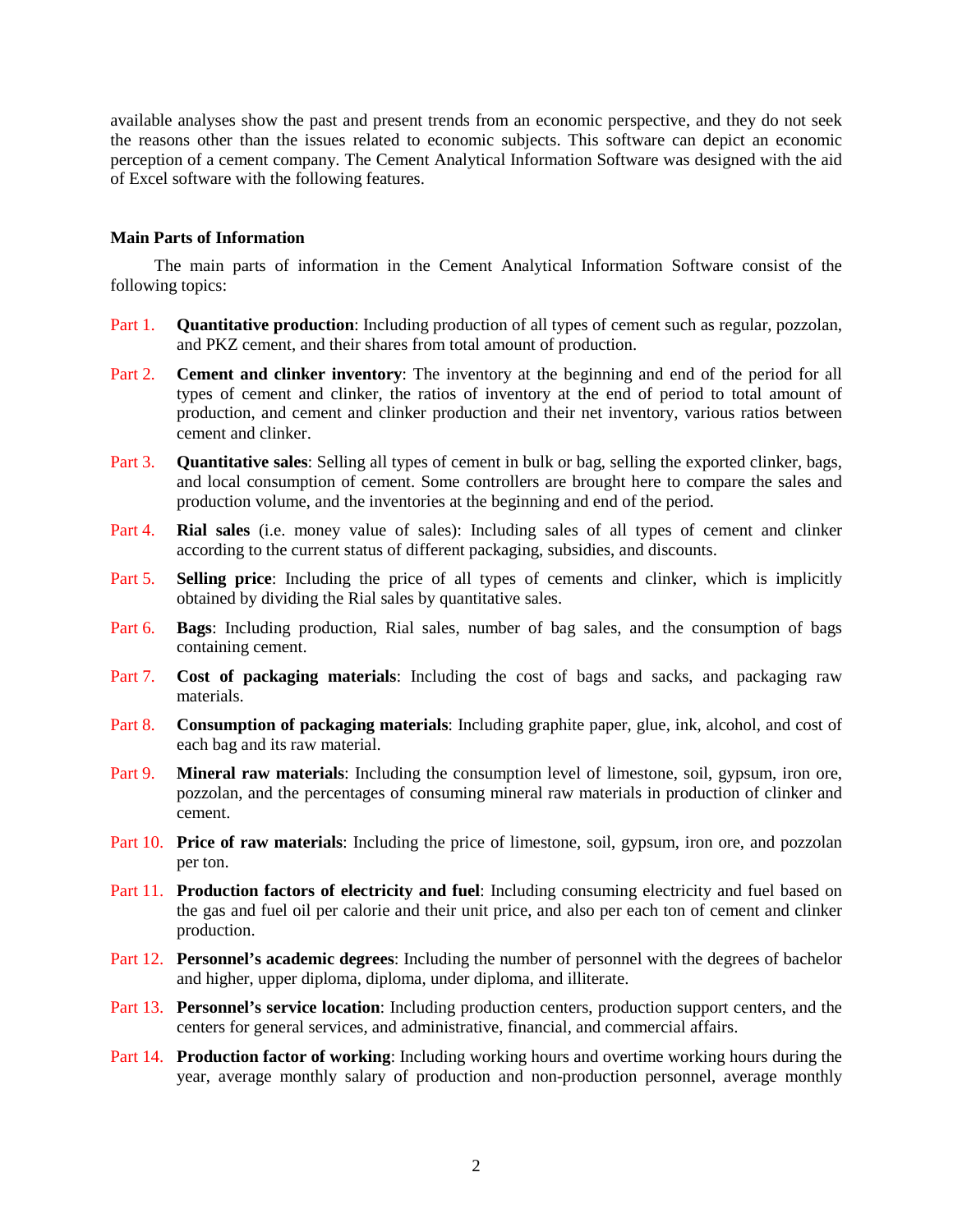working and overtime working hours of personnel, average wage per each hour, and the efficiency ratio of the workforce.

- Part 15. **Abrasive materials**: Including ball, segment, and armor and price of abrasive materials and their consumption level per a ton of cement and clinker production.
- Part 16. **Stoppage working hours**: Based on grinders of raw materials and cement, and furnaces.
- Part 17. **Annual capacity of working hours**: Based on grinders of raw materials and cement, and furnaces.
- Part 18. **Percent of using working capacity**: Based on grinders of raw materials and cement, and furnaces.
- Part 19. **Available capacity**: Based on the grinders of raw materials and cement, and furnaces, and also according to the percentage of using total production capacity, and amount of not-produced, and the lost profit due to not making use of total production capacity.
- Part 20. **Cash and bank capital stocks**: Including balances of bank accounts, cheques in process to be cleared, clearing papers, gold and coins, foreign currencies, cash in transit, and cash on hand.
- Part 21. **Commercial accounts and bills receivable**: Including main items of commercial operation of company including commercial accounts and bills receivable. Liabilities of subsidiary and affiliated companies are appeared under this account.
- Part 22. **Other accounts and bills receivable**: Including main financial items, out of company operations.
- Part 23. **Inventory of materials and goods**: Including finished products, products in process, raw materials, spare parts, building materials, refractory materials, consignment and other inventories of materials and goods stored in warehouses.
- Part 24. **Orders of materials and goods**: Including raw materials and spare parts, which have already been ordered, but not yet entered in warehouse.
- Part 25. **Prepayments**: Including prepayments for internal purchases of spare parts and raw materials, services, and other advance payments.
- Part 26. **Added assets**: Including land, building, machinery and equipment, tools, molds, automobiles, furniture, installations, and assets in process of completion, prepayments, inventories, capital orders, and other items.
- Part 27. **Sold assets**: Including sell of land, building, machinery and equipment, tools, molds, automobiles, furniture, installations, and assets in process of completion, and other capital assets.
- Part 28. **Adjustments and transfer of assets**: Including adjusting errors from past years to current year, and transferring assets as added or sold assets.
- Part 29. **Other assets**: Including portion of long-term claims and transfer costs to future years, trusts, patents, deposits, and other assets' items.
- Part 30. **Commercial accounts and bills payable**: Including commercial accounts and bills payable. Debts to subsidiary and affiliated companies are booked in this account.
- Part 31. **Insurance and taxes payable**: Including insurance and withholding taxes payable.
- Part 32. **Other accounts payable**: Including overpayments and canceled sales invoices of customers, companies and institutes accounts, taxes and dues, deposits payable, and other accounts payable.
- Part 33. **Financial loans receivable**: Including short and long terms financial loans. Prepayments from customers, savings (reserves) of employees' retirement benefits, and the head office current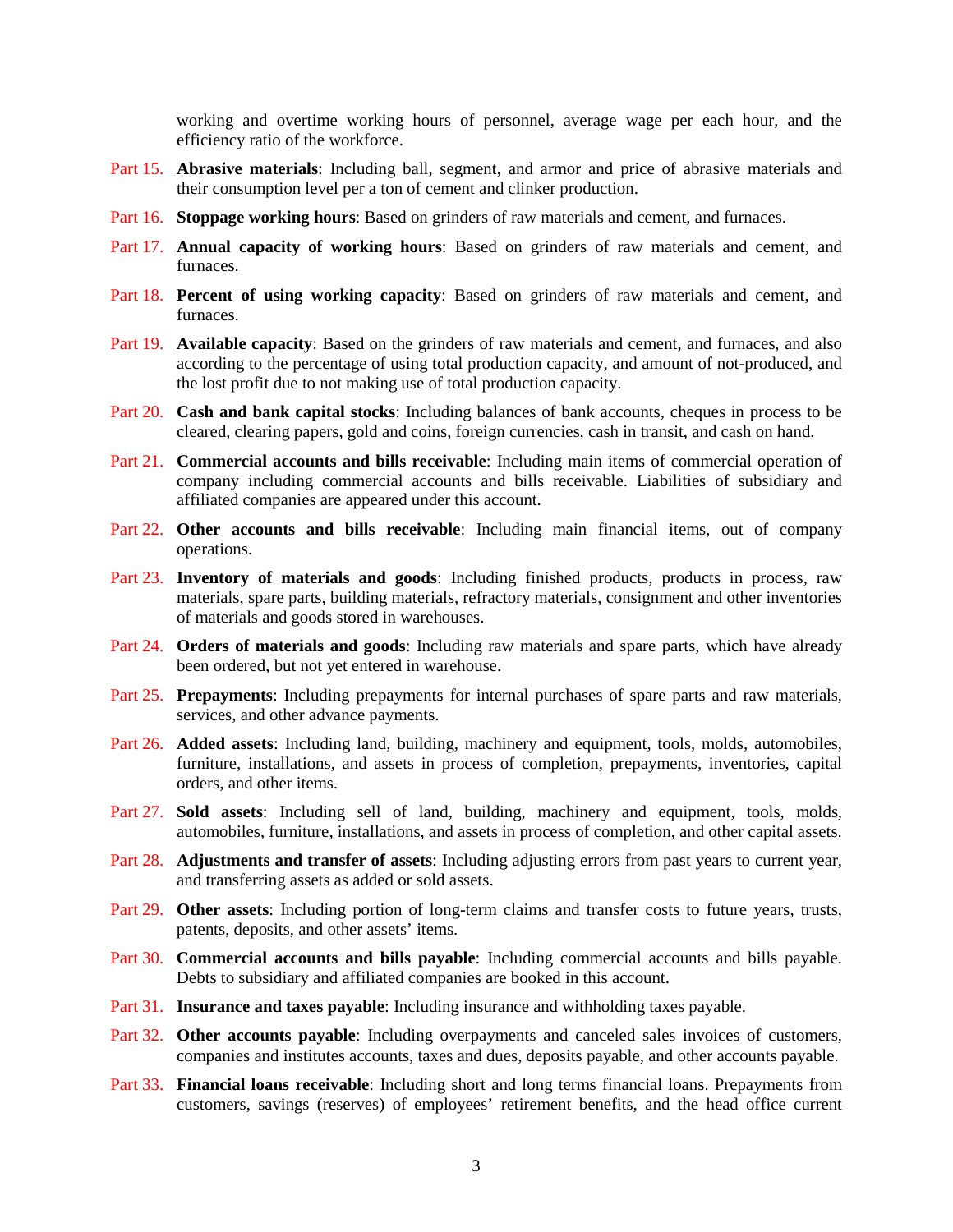account, are appeared under this account.

- Part 34. **Capital and investment**: Including properties, machinery and equipment, accumulated and annual depreciation, book value of capital, financial depreciation, asset growth, machinery and equipment, capital and investment items, depreciation based on book prices, ratios of investment to depreciation and to capital stock, ratio of capital depreciation to gross capital stock, and indices based on discrepancies and mismatches of depreciation and investment accounts. Regression calculations of depreciation in this part are to achieve more actual and stable depreciation rates all are placed under the subsections of this title.
- Part 35. **Capital present value to prices of the same year**: Including investment and net (of depreciation) and gross capital and by considering actual annual and accumulated depreciation based on present value comparing with the price of the same year. The ratios of depreciation to capital, investment to depreciation, actual depreciation to capital, production value and profit to capital stock are the other indices of this part.
- Part 36. **Present value of capital to fixed price of the last financial year**: Including the present value of investment depreciation, actual depreciation, net and gross capital stock to fixed price of the last financial year.

#### Markup prices of sold products and services:

- Part 37. **Consumed raw materials**: Including paid costs for packaging materials, minerals, and other items.
- Part 38. **Wages and salaries for production**: Including wages and salaries, overtime working, insurance, benefits, bonuses, costs for benefits of employees' retirement, and other personnel's related payments.
- Part 39. **Overhead costs**: Personnel's wages and salaries including all personnel's payments (such as salary, wage, overtime working, bonuses, benefits, insurance, missions, etc.), abrasive materials, refractory materials, fuel, electricity, maintenance, bags and sacks, food materials, consuming oils, machinery rents, consulting fees, spare and supportive parts, depreciation, and other items, which all constitute gross overhead costs. By subtracting mine's overhead costs, portions of executive, general, distribution and sales departments, transfer to fixed assets, other costs, adjustments, and the costs due to not producing, the actual overhead cost can be obtained. Total cost of production is obtained by subtracting non-absorbed costs of production from actual overhead costs. This value calculates markup price of finished goods by considering product in process of production in the beginning of the period, the transferring inventories to subsidiary and affiliated companies, and the products in process of production at the end of the period. The mentioned value provides markup price of finished goods (ready for sale), by considering finished goods in the beginning of period, transferring inventories to subsidiary and affiliated companies, consumption of finished goods, and production wastes and regarding the finished goods at the end of period, markup price of the sold goods is obtained.
- Part 40. **Administrative and general costs**: Including employees' wages, salaries, and benefits, water, electricity, fuel, gas, consuming goods, repair and maintenance, depreciation, share of services costs, management fees of head office and other items. The mentioned items by considering the transferring costs to other departments, selling of agricultural products, and transferring to subordinates and superiors, constitute the overall administrative and general costs.
- Part 41. **Distribution and sales costs**: Including personnel's wages, salaries and benefits, share of distribution and sales cost from service costs, other items and adjustments.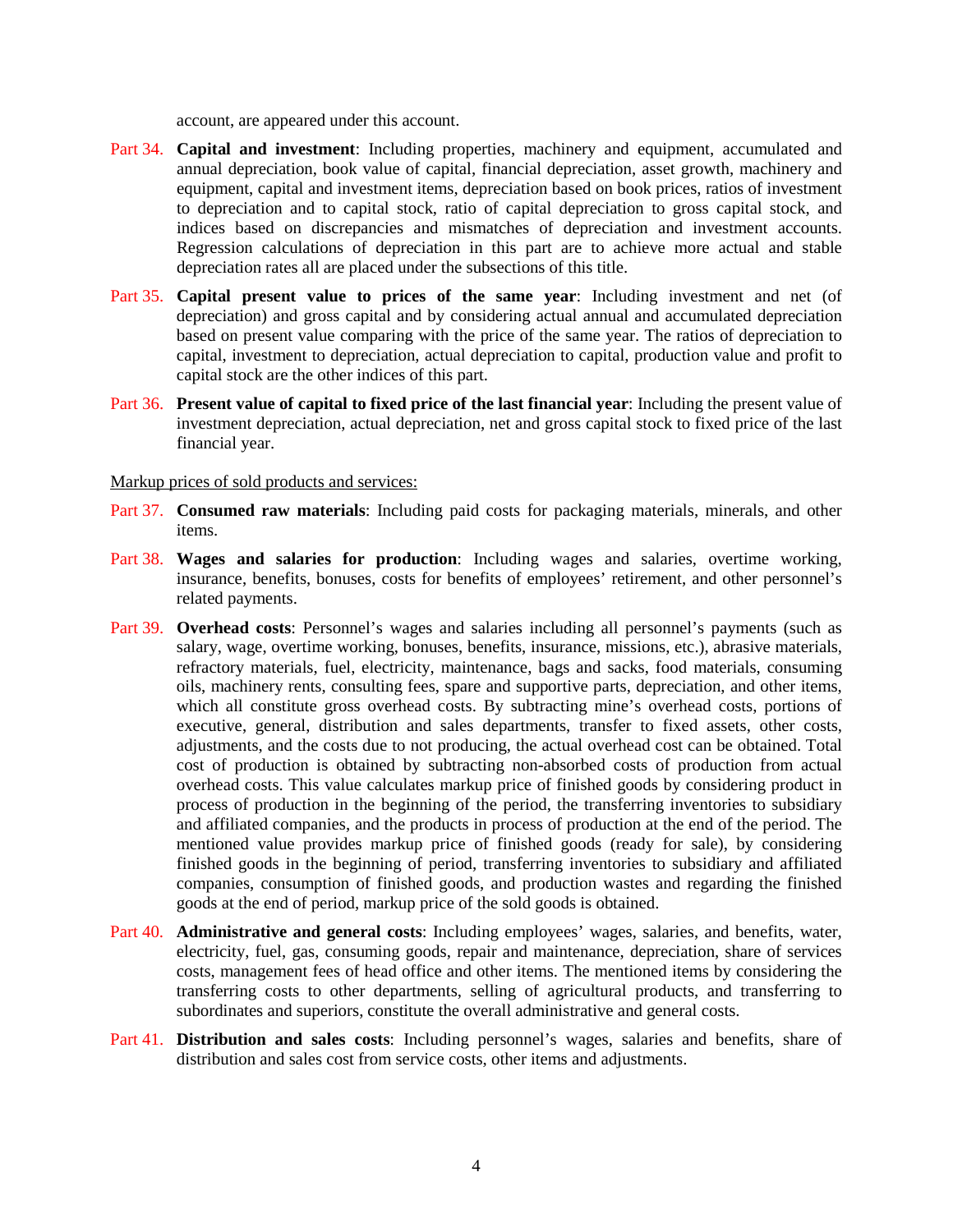- Part 42. Other **revenues and costs**: Including profit resulting from selling properties, machinery, equipment, interests of bank deposits, profit from selling wastes, salvage and unused items, other net revenues and costs, and financial and unabsorbed costs.
- Part 43. **Profit (loss)**: Including calculations of operational and net profit (loss), ratio of profit (loss) to Rial and quantitative sales of cement, ratios of profit elements including sales, total costs of sold goods, administrative, general and distribution costs, sales revenues and other costs.
- Part 44. **Contra accounts**: Including guaranteed documents of the company, in hands of others and vice versa, and other documents.

#### Calculation of short-term costs:

- Part 45. **Short-term actual cost**: Including salaries, mineral raw materials, packing materials, fuel, electricity, depreciation, abrasive materials, refractory materials, oil, other items and their shares.
- Part 46. **Accounting of a ton of cement produced (short-term)**: Including selling price of a ton of cement produced, profit (loss), and cost of a ton of cement produced in short term according to the cost items, the share of cost items, and the profit out of sales.
- Part 47. **Short-term actual cost with actual depreciation**: Including calculation of short-term cost based on different elements and by considering actual depreciation (not booked depreciation) and share of short-term cost items.
- Part 48. **Accounting of a ton of cement produced with actual depreciation**: Including short-term sales and profit (loss) and short-term cost of each ton of cement produced based on its components and their shares.
- Part 49. **Accounting of a ton of cement produced with actual depreciation (exponential fitness)**: Including fitted information by exponential regressions, in order to find the past and future trends of sales, profit, and costs of its components in short time, and their shares.

#### Calculation of long-term costs:

- Part 50. **Total long-term costs**: Including wages, mineral raw materials, packing materials, fuel, electricity, depreciation (mineral, abrasive, refractory materials, and oil), and other items, increase of properties, machinery, equipment, and their shares from the long-term costs.
- Part 51. **Accounting of a ton of cement produced (long-term)**: Including selling price of each ton of cement produced, profit (loss) and cost of each ton of cement produced in long term based on the cost components and percentages of cost components and profits from sale.
- Part 52. **Total long-term cost with actual depreciation**: Including calculation of long term cost based on different elements and by considering actual depreciation (not booked depreciation) and proportions of components of long term costs.
- Part 53. **Accounting of a ton of cement produced with actual depreciation (long term)**: Including long term sales and profit (loss), and long term cost of each ton of cement produced based on its components and their shares.
- Part 54. **Accounting of each ton of cement produced with actual depreciation (exponential fitness)**: Including fitted information by exponential regressions in order to find the past and future trends of sales, profit, costs, and its components in long term, and their shares.
- Part 55. **Production factors**: Including working, mineral raw materials, packing materials, fuel, electricity, depreciation, materials (abrasive, refractory materials, and oil), other items, and gross investment.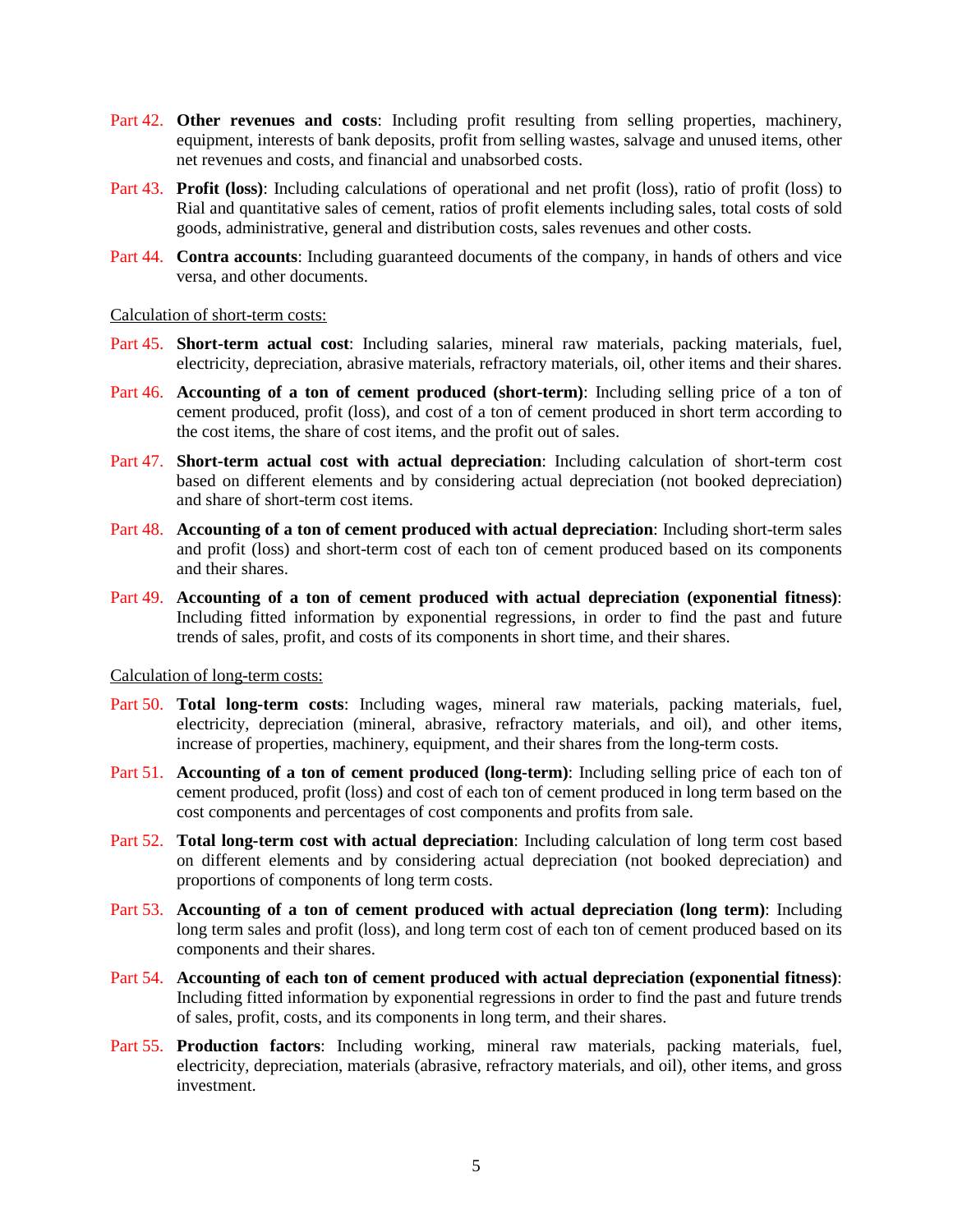- Part 56. **Price of production factors**: Including prices of labor, mineral raw materials, packing materials, manufacturing, electricity, consuming materials, and price index of depreciation cost, investment, and other items, in constant prices of the last financial year of the period.
- Part 57. **Ratio of production factors to production**: Including working hour per ton of cement produced, ton of mineral raw materials per ton of cement produced, ton of packaging materials (number of bags) per ton of cement produced, million kcal of consumed fuel per ton of cement produced, consumed electricity per ton of cement produced, consuming materials (abrasive, refractory materials, and oil), depreciation and other items, and investments per ton of cement produced.
- Part 58. **Statistics of the ratios of production factors to production**: Including statistics of minimum, maximum, mean, medium, and standard deviation for the ratios of work to production, mineral raw material to production, packaging materials to production, million kcal of consumed fuel to production, electricity to production, depreciation, consuming materials, other items, and gross investment in constant prices to production.
- Part 59. **Short-term efficient production function based on the minimum ratios of production factors to production**: Including optimal production based on the minimum ratios of short-term production factors to production, difference between practical and optimal production, and inefficiency percentage of production. The efficient production function has been written based on the production factors of work, mineral raw materials, fuel, electricity, and consuming materials.
- Part 60. **Optimal need to production factors in short term**: Including optimal need to work, mineral raw materials, million kcal of fuel, electricity, and consuming materials, which should be used in optimal production conditions.
- Part 61. **Difference between practical consumption and optimal need of production factors in short term**: Including the excess amount of usage of work, raw materials, fuel, electricity, and consuming materials more than optimal amount.
- Part 62. **Percentage of inefficient use of production factors**: Percentage of the difference between optimal need and practical use of production factors in short term compared with all applied production factors.
- Part 63. **Cost of additional use of production factors in short term**: Including the costs lost because of excess use of production factors. The percentage of these costs to the costs of production factors has appeared as indices of inefficiency.
- Part 64. **Costs of inefficient production in short term**: Including the lost opportunity cost of selling cement due to non-optimal production, cost of inefficient use of production factors in short term, lost profit because of not using the remained production capacity, and the total costs of inefficient production in short term. The ratios of inefficient production costs to profit, production, net and gross capital stock are of the other items in this section.
- Part 65. **Costs of deferred purchase**: This is used as an estimation to find the costs of slowness of activities for purchasing raw materials, other items, net purchase and sell of properties, for one, one and half, and two months delays in purchasing, and the role of such delays as the share of profit.
- Part 66. **Price index**: Various price indices have been applied for evaluation. All their base years are the last year of the period in order to have consistencies with the figures of this group. This section includes the price indices of consumer, wholesale, wages and salaries, private capital formation index, price index of cement, fuel, fuel oil, calorie fuel, abrasive and refractory materials, oil, gas, and their growth rate.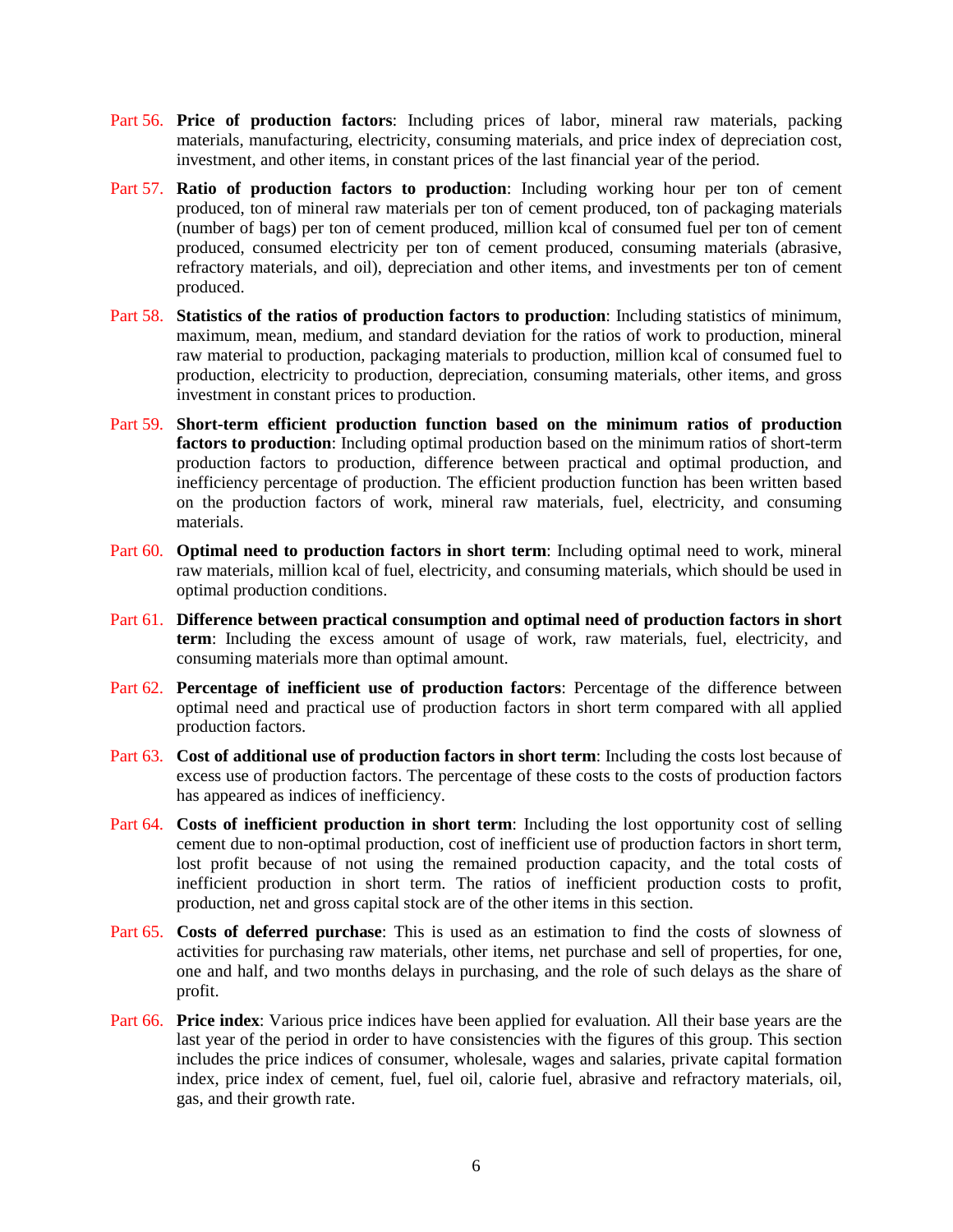Part 67. **Basis for calculating price indices**: Including the calculation components of wholesale, retail and investment price indices, based on existing base years and converting them into base financial year and foreign exchange rate in unofficial market.

## **Structure of Cement Analytical Information Software**

There exists a very large amount of performed calculations in the Cement Analytical Information software. To clarify more in depth, for Abyek Cement Factory, approximately 20,000 computational cells containing numbers, statistics, and formulas are responsible for numerical arrangement of information. Nearly 85 various diagrams have been defined relating to these cells illustrating the trends of quantitative data. In the following table, the column on the left indicates the row number in the software and the next column shows the subject name in the software. Due to a large number of mathematical formulas and detailed items, they have not been provided in this section.

#### **Row Header of the chapter in the software**

- 5 Quantitative production
- 18 Cement and clinker inventory (quantity)
- 38 Sales (quantitative)<br>59 Sales (Rial)
- Sales (Rial)
- 76 Selling price
- 88 Bag
- 97 Cost of packaging materials
- 105 Consumption of packaging materials
- 115 Consumption of mineral raw materials
- 137 Price of consuming raw materials
- 145 Production factors of electricity and fuel
- 169 Personnel's educational degrees
- 177 Personnel's service location
- 183 Labor production factor
- 201 Abrasive materials
- 213 Refractory materials
- 225 Non-production hours in year<br>234 Working hours capacity in year
- Working hours capacity in year
- 242 Percentage of using working capacity
- 254 Available capacity
- 272 Cash in hand and in bank
- 281 Accounts and bills receivable
- 290 Other accounts and bills receivable
- 298 Materials and goods inventories
- 310 Orders of materials and goods
- 317 Prepayments
- 331 Added assets<br>345 Sold assets
- Sold assets
- 359 Adjustments and transfer of assets
- 373 Other assets
- 380 Accounts and bills payable
- 387 Insurance and taxes payable
- 394 Other accounts and bills payable
- 403 Financial loans receivable
- 414 Capital, investment, and depreciation
- 428 Regression calculations of depreciation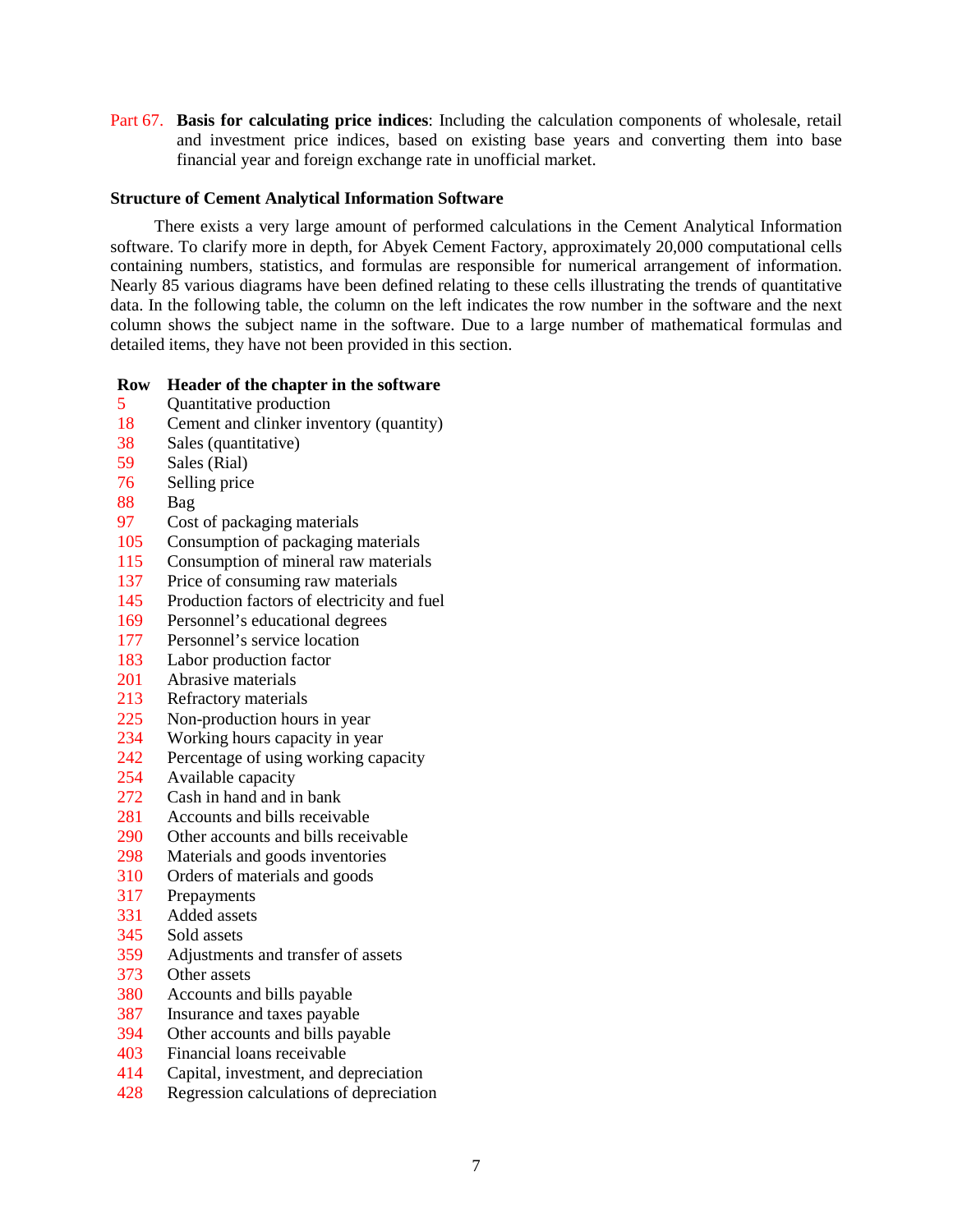#### **Row Header of the chapter in the software**

- Present value of capital at constant prices of the same year
- 465 Present value of capital at constant prices of 1997-1998<br>474 Markup price of sold goods and services
- Markup price of sold goods and services
- Consumed raw materials
- Salaries and wages for production
- Overhead costs
- Personnel's salary and wage
- Administrative and general costs
- 574 Sales and distribution costs<br>579 Other revenues and costs
- Other revenues and costs
- Profit (loss)
- Contra accounts
- Short-term cost calculation
- Short-term actual costs
- Accounting of a ton of cement produced (short-term)
- Short-term actual cost with actual depreciation
- Accounting of a ton of cement produced with actual depreciation (short-term)
- Accounting of a ton of cement produced with actual depreciation (exponential fitness)
- Long-term cost calculations
- Long-term actual costs
- Accounting of a ton of cement produced (long-term)
- Long-term actual cost with actual depreciation
- Accounting of a ton of cement produced with actual depreciation (long-term)
- 836 Accounting of a ton of cement produced with actual depreciation (exponential fitness)
- The set of production factors
- Price of the set of production factors
- Ratios of production factors to production
- Statistics of ratios of production factors to production
- Short-term efficient production function with minimum factors to production ratios
- Optimal need to production factors in short term
- Difference of optimal need and practical consumption of production factors in short term
- Percentage of inefficient use of production factors
- Cost of excess use of production factors in short term more than optimal usage
- Cost of production inefficiency in short term
- Cost of deferred purchase
- Price index

# **Economic Investigation of Cement Factory**

Explanations and analyses of this part are primarily based on the Cement Analytical Information Software. In order to simply become well-aware of the general state of a cement factory, some diagrams have been designed in Cement Analytical Information Software showing the events occurred during the study period. They are mostly clear and do not require further explanation. In general, the diagrams and tables analyze and study the following topics:

Topic 1. Actual depreciation and losses

- Topic 2. Capital rate of return
- Topic 3. Inefficiency of production
- Topic 4. Planning for production and sales
- Topic 5. Current value of the cement factory
- Topic 6. General trend of developments and changes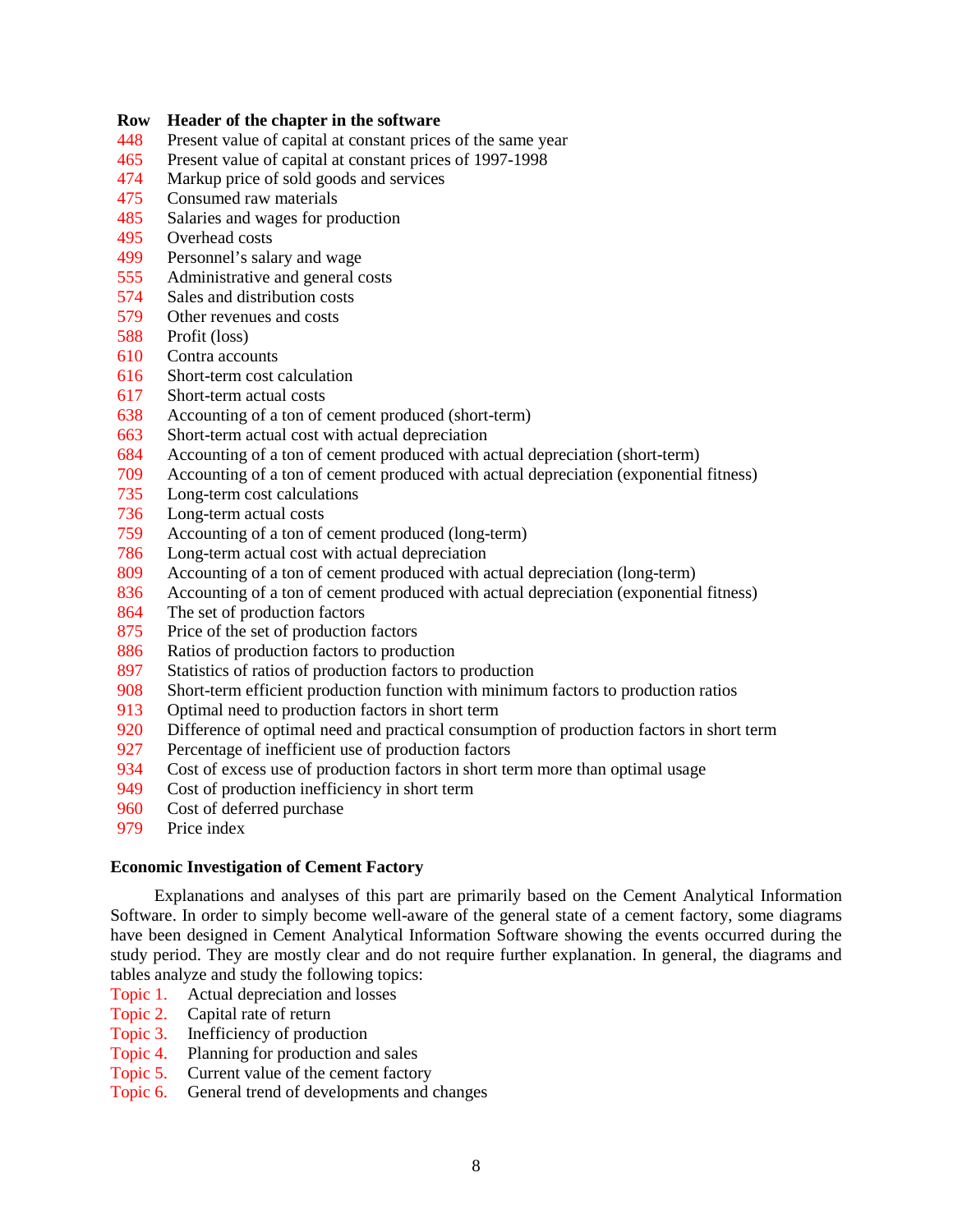- Topic 7. Price of production factors
- Topic 8. Cost components
- Topic 9. Salary and wage
- Topic 10. Cement price
- Topic 11. Personnel of different departments
- Topic 12. Slowness of workflow
- Topic 13. Insufficiency of information

The purpose of this part is not to provide detailed recommendations with regard to operational components of a cement factory. It has been tried to only obtain a general overview of fundamental issues. Basically, the issues can be categorized into two divisions of policymaking, i.e. cost reduction and increasing efficiency. The other important policies in this subject are: revising management information structure, increasing workflow speed, and planning to reach nominal production capacity. The figures and their short descriptions are as follow:

- Graph 1. It shows the production trend of cement and clinker.
- Graph 2. It seeks to find the proportion of cement to clinker. In order to find this ratio, clinker production is added to inventory in the beginning of the period. Then, the inventory at the end of the period and the amount of clinker exports are deducted from that. Finally, this figure is divided by cement production quantity.
- Graph 3. It presents the share of production of different cements in factory in different years.
- Graph 4. It shows the cement and clinker inventory in the beginning and end of the period.
- Graph 5. It reflects the ratio of inventory in the end of period to total cement and clinker production.
- Graph 6. It compares the amount of production plus net inventory of cement and clinker, with cement sales.
- Graph 7. Logically, sales must be equal to the amount of production plus net inventory. The difference between these two figures in cement factory would represent the amount of unsold cement, which has been consumed internally.
- Graph 8. The amount of the aforementioned difference per ton is illustrated in this figure.
- Graph 9. It shows the Rial difference of the above-mentioned difference.
- Graph 10. It displays the cement sales in bag and bulk in the concerned period per ton.
- Graph 11. This figure presents the above figure, but in Rial.
- Graph 12. It exhibits the share of selling different types of cement to total sales of each year per ton.
- Graph 13. It indicates the percentage of sales of different types of cement to total sales of each year per Rial.
- Graph 14. It shows the increase trend of cement price during the study period.
- Graph 15. It compares the wholesale price indices of goods and services with cement price index.
- Graph 16. It reflects the percentage of raw materials in one cement unit. The amount of consuming raw materials has usually 60% waste in production.
- Graph 17. It shows the percentage of raw materials in each clinker unit. In other words, in order to have a more precise investigation of the ratio of used raw materials for production of each clinker unit, the amounts of used iron ore, limestone, and soil can be observed. In this figure, it can be witnessed that what percentages of each of 6 initial materials are production wastes.
- Graph 18. It exposes the price trend (extraction costs) of raw materials.
- Graph 19. It indicates number of personnel in the concerned period.
- Graph 20. It presents the personnel's combination in terms of their education levels.
- Graph 21. It shows the trend of average monthly salaries of production, non-production, and all personnel.
- Graph 22. It makes a comparison between consumer price index and the monthly wage index of the factory. This figure confirms whether the personnel's average salary has been adjusted by price increases or not.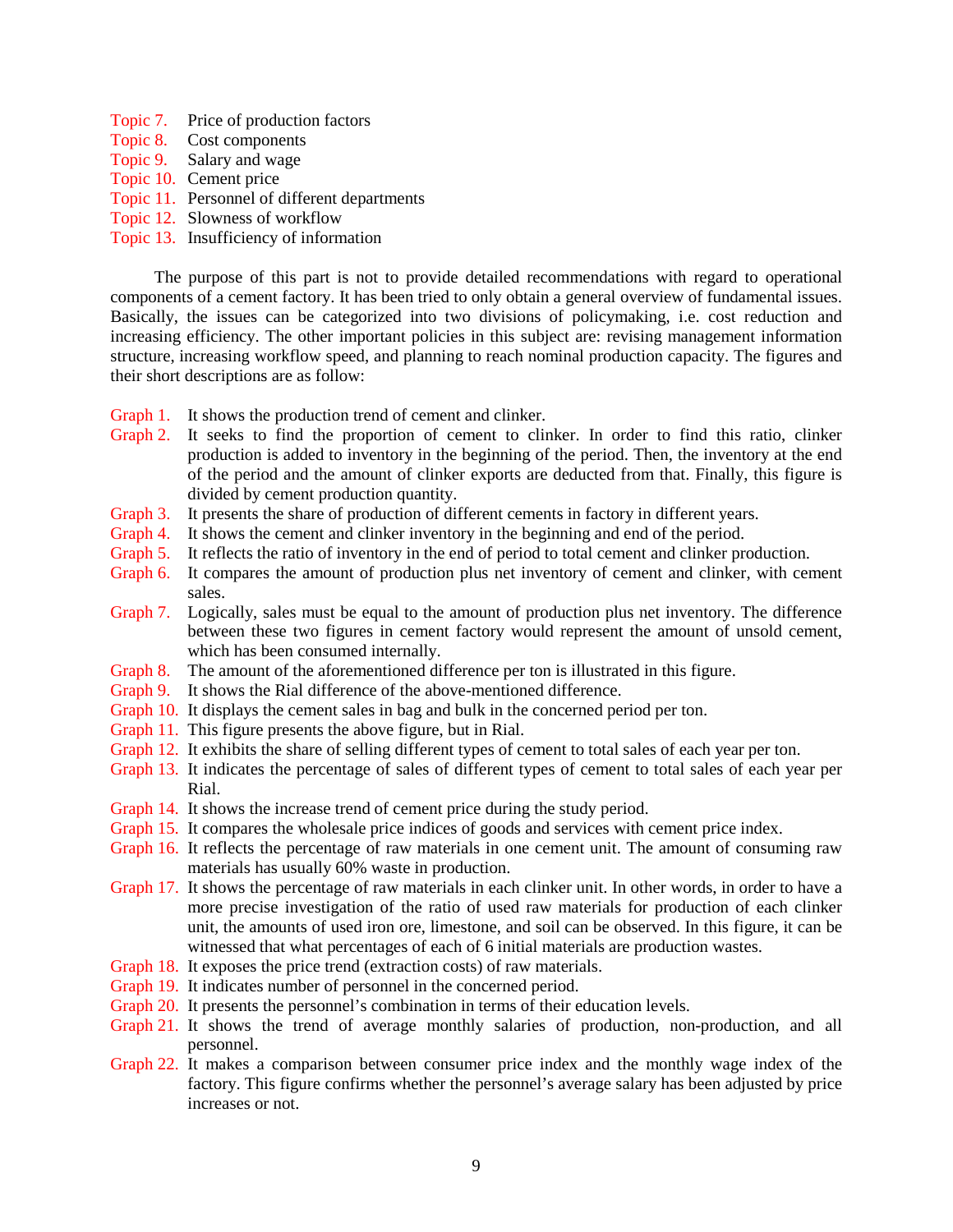- Graph 23. It presents the average monthly working and overtime working of personnel.
- Graph 24. It indicates the average wage per hour of work.
- Graph 25. It reveals the average cement and clinker production per personnel.
- Graph 26. It discloses consumed electricity in different years.
- Graph 27. It displays consumed calorie of fuel in different years.
- Graph 28. It shows the price of fuel oil and electricity per liter and per kW, respectively.
- Graph 29. It exposes the consumed fuel price in million kcal.
- Graph 30. It shows electricity consumption in a ton of cement and clinker production.
- Graph 31. It shows the calorie of consuming fuel per ton of production. The amounts of calories of gas and fuel oil in this figure have been calculated according to available energy (calorie) of consumed fuel oil and gas. Finally, they have been obtained in terms of a ton of cement and clinker produced.
- Graph 32. It discloses the consuming amount of fuel oil and gas per ton of cement and clinker production.
- Graph 33. It illustrates the consumption of abrasive materials of ball, segment, and armor in different years.
- Graph 34. It shows the consumption of abrasive materials of ball, segment, and armor in a ton of cement and clinker production in different years.
- Graph 35. It presents consumption of refractory materials including fire brick.
- Graph 36. It demonstrates consumption of refractory materials of brick and concrete in a ton of cement and clinker production.
- Graph 37. It shows the price of refractory and abrasive materials.
- Graph 38. It compares discrepancy between the account of increasing properties, machinery, and equipment with annual difference of assets. The account of adjustments and transfers of assets shows the untimeliness of the accounting procedure.
- Graph 39. It shows the discrepancy between two accounts of increasing properties, machinery, and equipment with the difference of assets items, and the two accounts of the difference of financial year depreciation with the difference of accumulated depreciation.
- Graph 40. It compares the book value of properties, machinery, and equipment with their current values.
- Graph 41. It displays the ratio of investment to depreciation.
- Graph 42. It reflects the ratio of gross investment to gross capital stock. The mentioned items have been beforehand converted into the present values of that year.
- Graph 43. It shows the capital depreciation to gross capital stock, which have been beforehand converted into the present value of that year.
- Graph 44. It displays production value to gross capital stock at constant prices. This figure indicates the capital efficiency during the period under study.
- Graph 45. It exhibits the proportion of profit to quantitative and Rial sells.
- Graph 46. It presents the ratio of other revenues and costs, sales and distribution costs, administrative and general cost, actual cost of sold goods, and sales to profit.
- Graph 47. It demonstrates the previous figure in a different way that the profit domain for each year has been presumed as 100 percent.
- Graph 48. The share of different cost components, including wage, mineral raw materials, fuel, electricity, depreciation, packaging materials, consuming materials (abrasive, refractory, and oil) and other items in short term.
- Graph 49. It reveals the percentage of using grinders of raw materials. It should be noted that this figure has been obtained by assuming 20 hours of working per day.
- Graph 50. It shows the percentage of using cement grinders. It indicates that grinders are still working below their capacities. In addition, it should be noticed that their working capacity has been calculated based on 20 hours of working per day.
- Graph 51. It presents the percentage of using furnaces.
- Graph 52. The summery of three above figures shows that how furnaces and grinders of raw materials and cement have been exploited in the factory. This figure again verifies this fact that the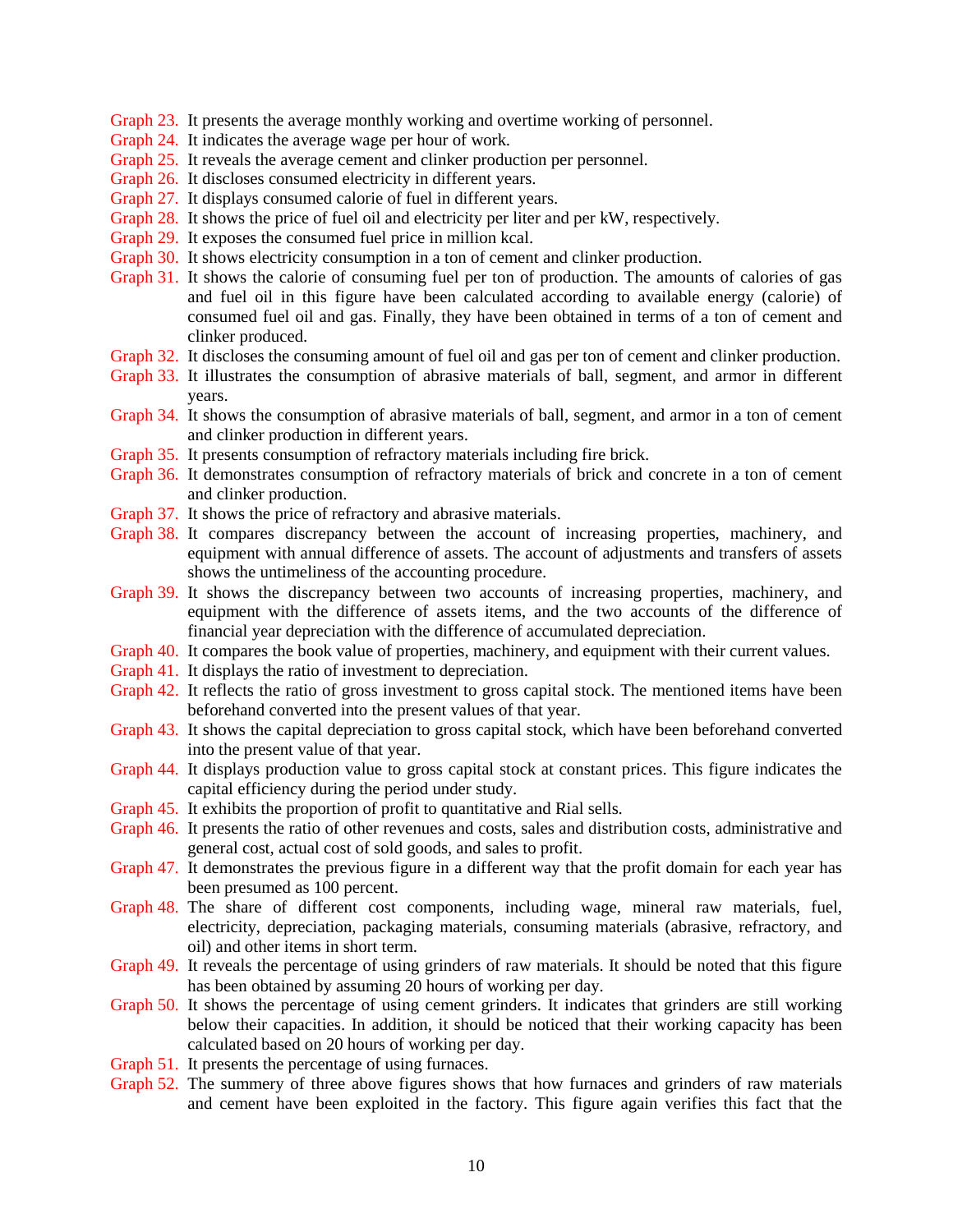available capacity of the factory has not been fully utilized.

- Graph 53. This presents the lost profit due to disusing total production capacity of the factory. This figure provides information about the amount of lost profit due to not utilizing factory's total capacity because of various reasons.
- Graph 54. It calculates the ratios of profit to gross investment in two states. In the first state, net profit rate to capital is shown. In the second state, the profit rate when additional capacity of factory is utilized is presented.
- Graph 55. It examines sale, profit, and cost of a ton of cement produced. In this figure, revenue and cost of a ton of cement has been provided and the difference has been assumed as profit.
- Graph 56. It shows profit and cost components, which altogether present the sale value of a ton of cement.
- Graph 57. It reflects the percentages of cost and profit out of sales for a ton of cement.
- Graph 58. It has been tried to find acceptable and stable ratios for depreciation. In Cement Analytical Information Software, three figures have been inserted for depreciation during the concerned years. The first figure is depreciation of the financial year. The second one is the calculated depreciation of financial year from actual cost. The last one is the difference obtained from annual accumulated depreciation. In order to find depreciation trend, the above-mentioned ratios of depreciation to total properties, machinery, and equipment in the same year have been calculated. The trend of these ratios has been illustrated in this figure. Considering various fluctuations in these three depreciations, these three series have been fitted by three secondorder polynomial regressions. The achieved fitnesses have been drawn on the same figure.
- Graph 59. It shows the estimated actual depreciation in comparison with the booked depreciation. Actual depreciation can be gained by obtaining present value of capital stock in each year and by considering price indices, capital stock of the year before, and the calculated ratio of depreciation to capital stock value.
- Graph 60. It presents the ratio of actual and booked accumulated depreciation to actual and booked gross capital stock. This figure confirms the unrealistic nature of booked depreciation figures and booked capital value. The depreciation trend is shown by a third-order polynomial regression. Regression formulas and some of the required statistics are inserted in this figure, which helps to recheck its significance.
- Graph 61. It displays actual depreciation of sale, cost, profit (loss) per ton of cement produced by using the obtained figures. This graph is easily comparable with graph 55.
- Graph 62. It reflects sale, cost, and profit for a ton of cement based on cost components by considering actual depreciation.
- Graph 63. It reflects the percentage of sales, costs, and profit for a ton of cement based on cost components by considering actual depreciation.
- Graph 64. By showing the trend of cost components of the factory considering actual depreciation, it presents the principal structure and trend of cost developments.
- Graph 65. It exhibits the trend of profit (loss) by using sale and long-term cost figures for each ton of cement produced. In this case, the depreciation is book depreciation.
- Graph 66. It demonstrates long-term profit (loss) for a ton of cement produced with its cost components.
- Graph 67. It shows the trend of sale, profit, and cost values to its components for long term.
- Graph 68. It presents the status of long-term profit (loss) for a ton of cement produced by considering actual depreciation.
- Graph 69. It displays the trend of components of cost and profit in long-term cost structure by considering actual depreciation.
- Graph 70. It reflects the sale value of a ton of cement produced with actual depreciation in long term and with its components. This graph can be compared with the similar short term graph.
- Graph 71. It examines long-term cost components with actual depreciation.
- Graph 72. It has been created according to Leontief efficient production function for cement factory. Optimal usages of production factors in short term are shown in this graph. Based on this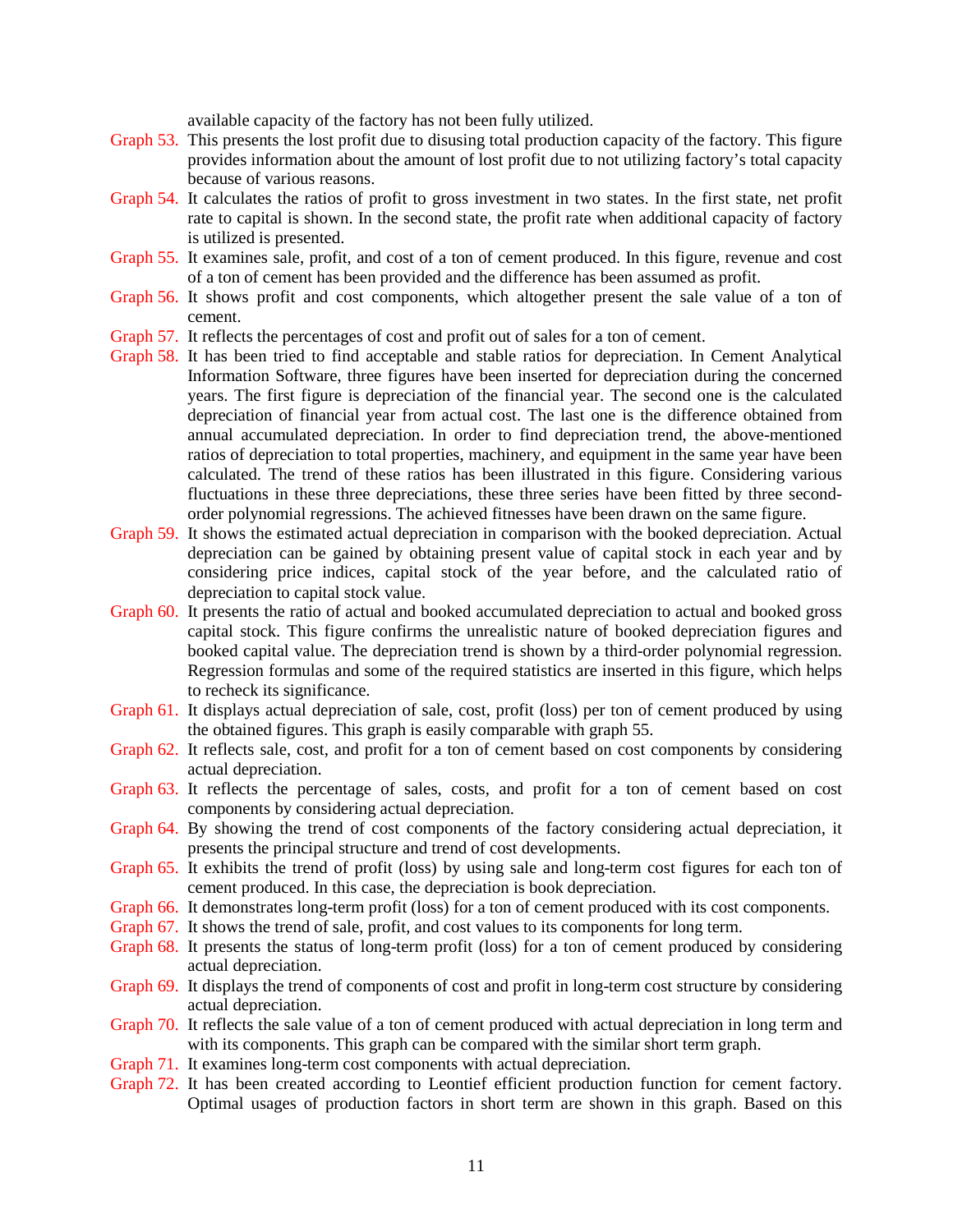efficient production function, optimal production has been calculated according to minimum ratio of production factors to production level in short term. The difference between the mentioned figure and practical production presents the difference between practical and optimal production. The ratio of this figure to optimal production shows the percentage of inefficiency of production.

- Graph 73. It shows the used level of work in different years is comparison with the optimal need for work.
- Graph 74. It exhibits the consumed mineral raw materials compared with their optimal needs.
- Graph 75. It shows both practical and optimal uses of fuel.
- Graph 76. It indicates the inefficient use of electricity.
- Graph 77. It demonstrates the efficient usages of consuming production factors. Consuming materials include abrasive materials, refractory materials, and oils.
- Graph 78. It provides the costs due to inefficient usages of production factors. In other words, this figure shows the cost of excess usages of consuming materials, electricity, fuel, consuming raw materials, and work force, more than their optimal need.
- Graph 79. It shows the percentage of the cost of non-optimal usages of each production factor to total costs of non-optimal usages of production factors.
- Graph 80. It displays total losses due to inefficiencies of production. These inefficiencies consist of three parts. The first part relates to the opportunity cost due to unproduced cement because of inefficient production. The second part reflects the costs due to inefficient usage of production factors in short term, and the third part represents the lost profit due to disusing the remained available production capacity (excess of optimal production).
- Graph 81. It shows the ratio of the costs of efficiency to cost.
- Graph 82. It reflects the ratios of inefficiency costs to net and gross capital stock. If practical production is equal to efficient production, the efficiency of the cement factory will be increased up, with the value of these figures.
- Graph 83. It reflects one of the characters of accomplishing financial activities at a quick pace in the cement factory. It states that if in each financial year, one month of official administrative works for purchasing can be reduced, how much cost reduction will be achieved. These calculations have been presented in this graph.
- Graph 84. It presents the deferred purchase costs as percentage of profit. In the main trend, one, one and half, and two months delays are shown. Each one has been indicated as a percentage of profit.
- Graph 85. This provides prices trends, where all are based on the base financial year. The following trends of price indices can be observed; price indices of consumer, wholesaling, wage, forming capital, cement, raw materials, fuel, fuel oil, calorie of fuel, electricity, and oil.

#### **Cost Reduction Policy (CRP)**

By investigating different cost items in the cement factory, it was clarified that the efficiency required along with costs has not been given emphasis properly. Thus, it seems essential to apply a set of special operational policies in this area. This set of policies is called "Cost Reduction Policy (CRP)" here. The practical recommendation will be in a way that all the main cost items need to be examined and the reason for inefficiency of each should be explored separately in order to become enabled to reduce the costs related to different items. A solution for this issue can be to determine standards for essential and non-essential costs, which requires expert examination in every single cost item. Categorization of costs into the following components can be a cornerstone to start:

- CRP 1. Studying personnel costs, including salary, wage, overtime working, employer insurance share, shifts, night working, missions, and other similar costs.
- CRP 2. Reducing costs of raw materials, including extraction costs, rights and duties of mines, explosive materials, and other costs related to extraction of mineral raw materials.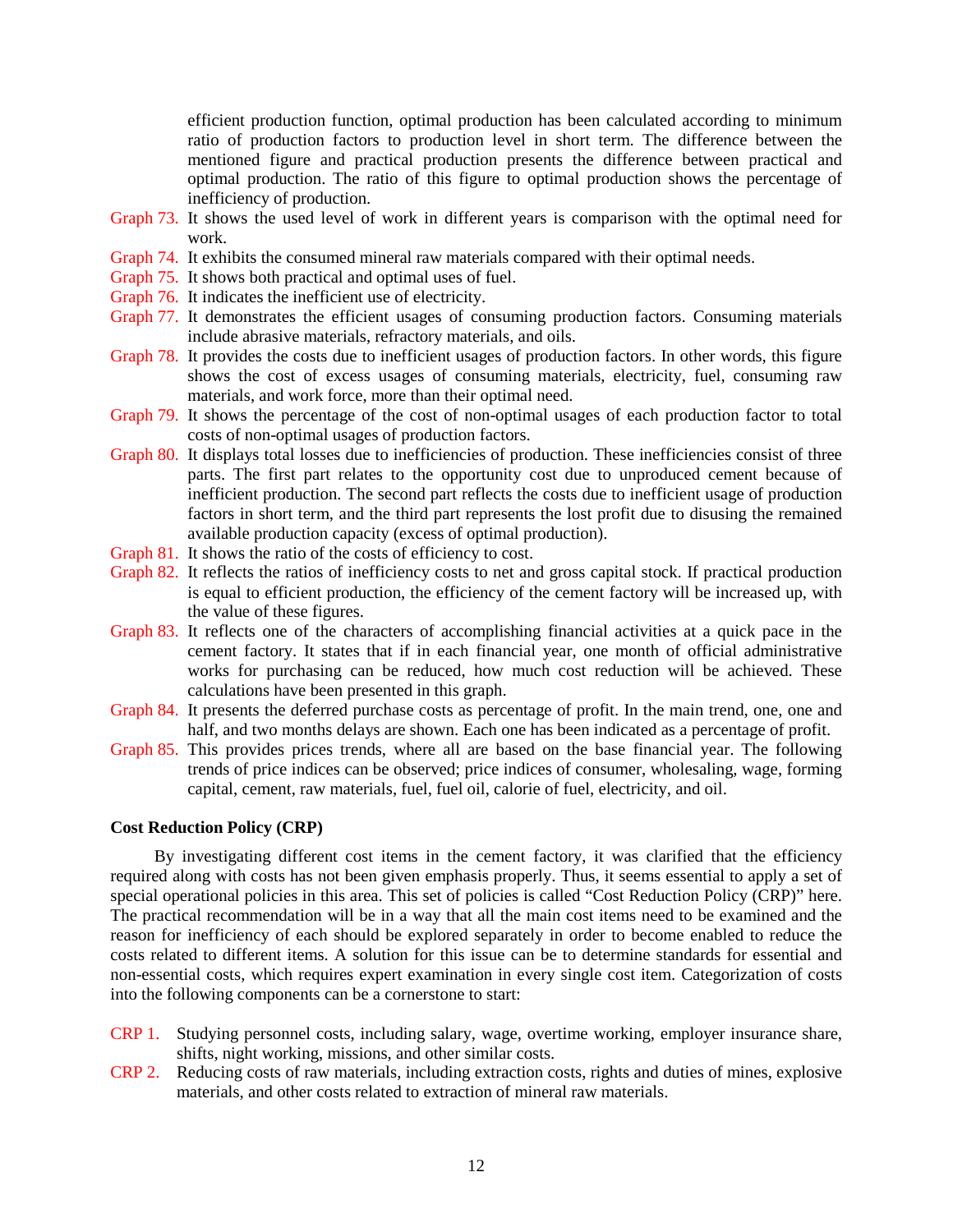- CRP 3. Reducing fuel costs; including purchase prices and costs of fuel oil and gas.
- CRP 4. Reducing electricity costs.
- CRP 5. Reducing the costs of abrasive materials; including the purchase prices and transportation costs of ball, armor, and segments in grinders and stone crushers.
- CRP 6. Reducing the costs of refractory materials; including purchase and transportation costs of fire brick, refractory concrete, and mortar.
- CRP 7. Reducing the costs of consuming oils; including their purchase and transportation costs.
- CRP 8. Reducing maintenance and depreciation costs.
- CRP 9. Examining administrative and general costs, including salaries of staff of office units, guards, costs of building repairs, transportation, water, electricity, training of personnel, etc.
- CRP 10. Studying the distribution and sale cost, such as salaries of sale department personnel and other related costs.
- CRP 11. Financial costs, including interest and charges for loans, purchase of demand notes, bank bills, etc.
- CRP 12. Research projects costs.
- CRP 13. Bags, sacks, and packaging costs.
- CRP 14. Other costs not cited above.

#### **Efficiency Increasing Policy (EIP)**

Considering this fact that production factors can be applied in an optimal way, operational solutions need to be maintained in order to gain the highest efficiency from utilization of production factors. These are categorized as "Efficiency Increasing Policy (EIP)". Therefore, it is essential to constantly evaluate the indices that can examine the consumption level of each of the following items:

- EIP 1. Consumption level of mineral raw materials in terms of the following components: soil, limestone, iron ore, gypsum, and pozzolan per ton of production.
- EIP 2. Consumption level of electricity per ton of production.
- EIP 3. Consumption level of fuel per ton of production, based on the components of gas and fuel oil.
- EIP 4. Consumption level of abrasive materials per ton of production, based on components of ball, segment, and armor.
- EIP 5. Consumption level of refractory materials (including fire brick and mortar) per ton of production.
- EIP 6. Consumption level of oils per ton of production
- EIP 7. Consumption level of bags and packaging materials per ton of production of packed cement.
- EIP 8. Practical working level of different production and non-production personnel.

## **Complementary Policies (CP)**

- CP 1. **The policy of revising management information structure**: This policy needs to be designed and implemented along with the two previous policies, i.e. Cost Reduction Policy and Efficiency Increasing Policy, in order to present the method of implementation of those two policies.
- CP 2. **The policy of increasing workflow speed**: Workflow and bureaucratic nature of factory's activities may lead to many insufficiencies and inefficiencies and also may increase the factory's costs considerably. It seems that creating operational solutions and different policies, such as revising human resource management structure, can be beneficial in resolution of this problem.
- CP 3. **Planning to reach nominal production capacity**: Stoppages in different units of the factory, such as cement grinders and furnaces, can practically lead to a status in which the factory performs under its available nominal capacity. If the factory's management takes special plans for preservation and conservation, these stoppages are likely to be minimized. In other words, the policy of preventing production stoppages is more economical than restarting a stopped production line.